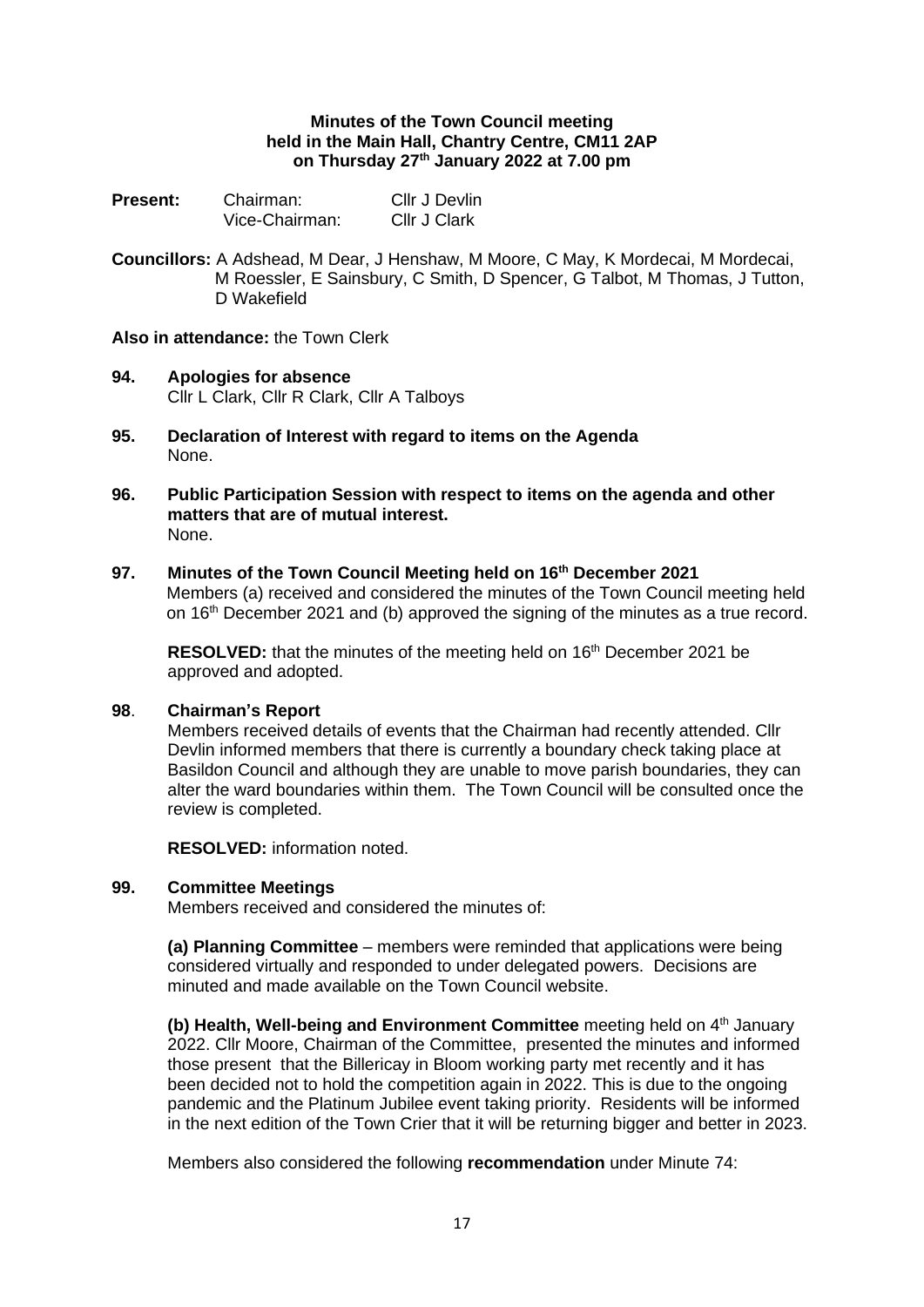"That a working party is formed to look at future options for providing a public convenience".

**RESOLVED: (i)** the formation of a Public Facilities working party is approved which will report back to Health, Well-being and Environment Committee, and; (**ii)** the membership will be comprised of the following councillors: K Mordecai, M Mordecai, C Smith, M Roessler, J Tutton, G Talbot, M Thomas, D Wakefield.

**(c) Finance & General Purposes Committee** meeting held on 13<sup>th</sup> January 2022. Cllr Roessler, Vice-Chairman of the Committee presented the minutes and said that further to Minute 69(b) the staffing sub-committee are meeting to put together a job specification for an ad-hoc caretaker for the Chantry Centre. Following discussion about where the responsibility lies it was proposed by Cllr Sainsbury to amend the wording of the resolution as below:

"That the staffing sub-committee meets to put together a job specification for an adhoc caretaker, to be presented to full Council for approval *via Finance & General Purposes Committee"*

**RESOLVED:** that the resolution wording is amended as above.

Cllr Roessler also said that due to hirers not locking the building correctly there will be a meeting with Blakes to see whether something can be done to the mag locks so that a person trying the doors would not be able to open them if they had been left unlocked.

**RESOLVED:** that in all other respects the minutes of all the above Committee meetings are approved and adopted.

## **100. Re-instatement of Planning Committee Meetings**

Following the Government's lifting of measures under Plan B, the Planning Committee will resume face to face meetings from  $8<sup>th</sup>$  February. The Chairman also said that all Committee meetings including full Council will return to being held in the Council Chamber.

**RESOLVED**: information noted.

#### **101. Courses and Conferences**

Members received and considered the following:

**(a)** details of the forthcoming EALC courses in 2022. **(b)** to retrospectively approve the attendance of Cllrs May and Tutton at EALC the Climate Crisis Conference held on 27<sup>th</sup> January 2022

**RESOLVED: (i)** information noted, and; **(ii)** that Cllrs May and Tutton are approved to attend the Climate Crisis Conference and that all costs are to be met by the Town Council (LGA 1972 s112)

## **102. Climate Crisis Conference Feedback**

Members received a verbal report from the councillors that had attended this event. Cllr May said he and Cllr Tutton had attended with 72 other participants from across Essex and they had found it both interesting and inspirational. There is a lot of funding available so the Town Council could look at utilising this to implement community projects. Cllr K Mordecai said there are certainly ideas that could go